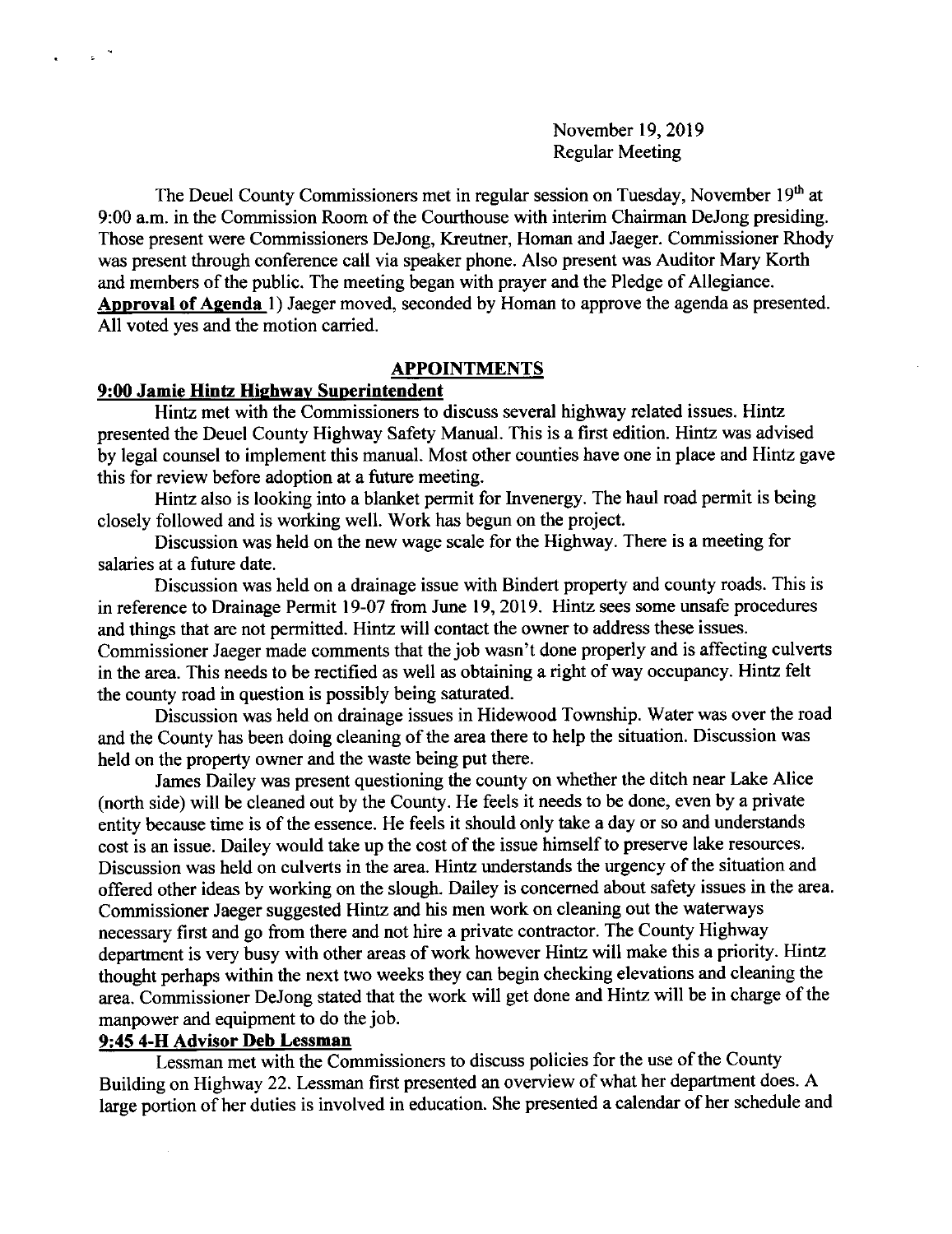classes held for kids involved in 4H. Classes include Deuel Cloverbuds, iGrow Readers Program as well as several 4H related meetings. She outlined activities related to Achievement Days as well as involvement in the State Fair and more projects going into 2020. Discussion was then held about her concems for the west Hwy 22 County Building. Currently tables and chairs are being shared between that building for Shooting Sports and the 4H Service Center. Commissioner DeJong is going to get tables from Menards to supply the building. Lessman has been purchasing supplies for the building. She has concems about supplies and custodial duties as well as plumbing issues. Lessman suggested a building name. A policy for the 4H Service Center was presented as well as questions on an agreement. She would like ITC Service in the west building as well as The Clear Lake Building Center to begin some work out there for Extension. A large interior wall was built by Shooting Sports that runs the length of the building and is able to be taken down during the off season of Shooting Sports. Shooting Sports season is January through April in which the building would be unavailable for other activities. Lessman stated that Shooting Sports would like to share ideas in the policy making procedure in a future meeting. Lessman was concemed about HIPAA laws and Extension information being stored there in the future that needs to be off limits to Shooting Sports. Commissioner DeJong was in touch with Brian's Glass and Door about re-doing the locks on all the doors of the building. They will assess the situation, give a quote and begin work. Discussion was held on which areas of the building will be used for storage for Shooting Sports as well as more space for Extension. Sheriff Borg was present and offered to look into the possibility to build a pistol range in the building which would be a permanent fixture. This would replace the officers using shooting ranges within the county at a cost. Discussion was held on the benefits of having an indoor range for our law enforcement in Deuel County and perhaps other counties using it as well.

Custodial duties and a future policy was discussed. John Knight will look at the policy and come up with a resolution for adoption. Supplies will be purchased and the Commissioners will approach Hintz on the custodial duties.

### 10:15 Executive Session Pursuant to SDCL 9-34-19 Regarding Economic Development

2) Kreutner moved, seconded by Homan to move into Executive Session pursuant to SDCL 9-34-19 regarding economic development. All voted yes and motion carried. Interim Chairman DeJong declared the Commissioners out of Executive Session at 10:55 a.m.

# 11:00 Drainaee Board Marion Oviatt

 $\sim 10^{-4}$ 

 $\bullet$ 

) Homan moved, seconded by Kreutner to adjoum as County Commission and reconvene as Drainage Board. All voted yes and motion carried.

Marion Oviatt and Todd Nielsen requested a permit to drain on the NWI/422-114-48. Proposed length of the drain is 16,500 feet using  $5-6$ " tile. Area affected for drainage will be 25 acres. Adjoining landowners had signed Permission To Drain. 4) Homan moved, seconded by Kreutner to approve and issue Drainage Permit #Dl9-32 to Marion Oviatt to drain on above described property. All voted yes and motion carried.

Drainage Public Comments: Willis and Donna Kurtenbach were present for the meeting concemed about the ongoing drainage dispute with Rex VanDyke. VanDyke's Attomey Alex Masteller was not present but previously gave his comments to Auditor Korth for discussion at the meeting. He stated that a tiling company was finishing up drainage jobs near White, SD and will work on the drainage for VanDyke within the next week or two. He also stated any problems or concems can be addressed by coming to him first as he can answer questions before bringing the issue back to the Drainage Board. Kurtenbachs stated they have concems because timing has always been an issue and they don't want to see this go on any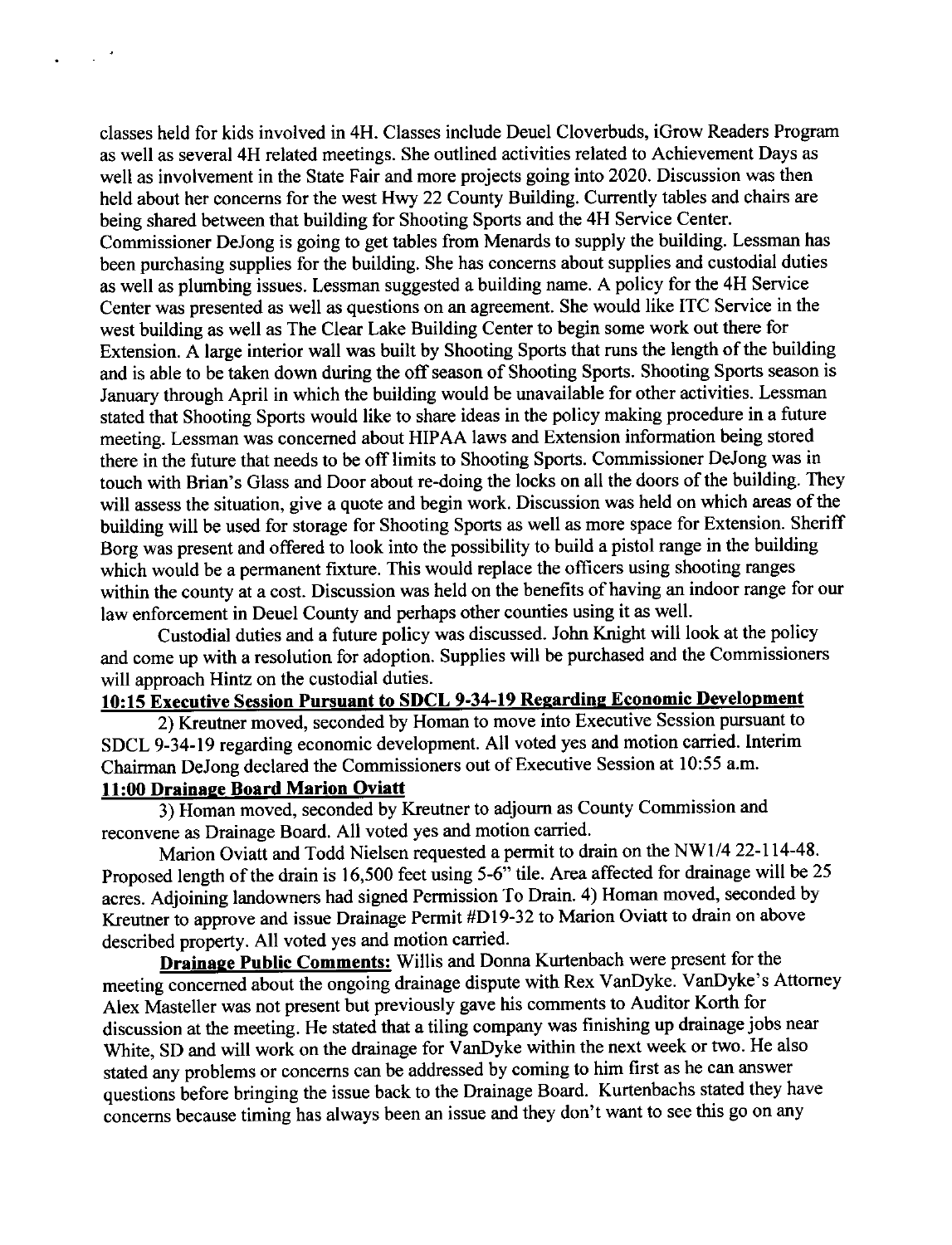longer even if there are unforeseen delays like weather, etc. because the project has already breached many deadlines.

 $\varphi_{\rm c} = \varphi_{\rm c}$  .

5) Jaeger moved, seconded by Kreutner to adjourn as Drainage Board and reconvene as County Commission. All voted yes and motion carried.

Public Comments: John Henslin was present and had concerns about if there were any new developments with Lake Alice. He wanted the Commissioners to keep him informed if anything should progress with the lake level and how it affects his property. 11:30 State's Attorney John Knight

Knight met with the commissioners to discuss several issues. He is drafting a conflict of interest policy and the resolution that will follow the state statute. Furthermore a second option is the county could adopt a more comprehensive policy in which an ethics officer would be in charge of complaints and concerns of conflicts of interest. Discussion was held on both versions. Knight presented both versions and the Board can decide which to adopt. Discussion was held on an old copier in the State's Attomey's Office 6) Jaeger moved, seconded by DeJong to surplus the Toshiba E-studio 35 copier in the State's Attomey's Office at no value. All voted yes and motion carried.

## UNFINISHED BUSINESS

Discussion was held conceming the Courthouse basement floor and what needs to be done to finish it. Reimbusement from FEMA requires an insurance claim to be filed on the damage. The Commissioners decided not to pursue an insurance claim conceming the Courthouse basement. Also presented to the commissioners was a medical note of concem for the health of Emergency Management Sheila Monnier related to environmental exposure at the work place. The suggestion was made to make appropriate accommodations for her office space. A thorough mold inspection will need to be scheduled for the courthouse basement to assess the conditions.

The forklift left as surplus at the Hwy 22 building from purchase does not appear to be working because the battery is bad and the charger may be faulty. Many options were given on what to do with the forklift and the battery/charger as far as disposal.

### NEW BUSINESS

# Contingency Transfer; Election/Welfare Official Salary

7) Jaeger moved, seconded by DeJong to transfer \$54 from Contingency to State's Attorney Budget 101-l5l -422 and to transfer \$1050 from Contingency to Planning/Zoning 101- 711-434.30. All voted yes and motion carried.

8) Jaeger moved, seconded by Homan to pay Auditor Korth for her duties as an Election Official for \$100/month from election salary budget as well as Welfare Official at \$300/month for her duties in that area beginning December  $2019$  payroll. All voted yes and motion carried. Warrants

9) Kreutner moved, seconded by Homan to approve warrants paid early and any additional warrants presented for payment. All voted yes and motion carried. Warrants to century Link 358.79 Utilities, DC Treas 3139.09 Tax Acct, DC Treas 21.20 Title Transfer, ofter Tail 1235.94 Utilities, B-D Rural Water 69.50 Utilities, H-D Electric 748.42 Utilities, ITC 166.77 Utilities. overpayment of Taxes: central Loan Admin 474.38, Brandon Collins 128.42, HomeLoan 626.75, Dennis Korbel 112.76, Angel Oeltjenbruns 373.13, Marvin Ovall 43.22, PMP Capital 57.21, SunTrust Bank 1631.17, Ron Tvedt 238.44, Joe Uckert 234.17. Dept of Rev